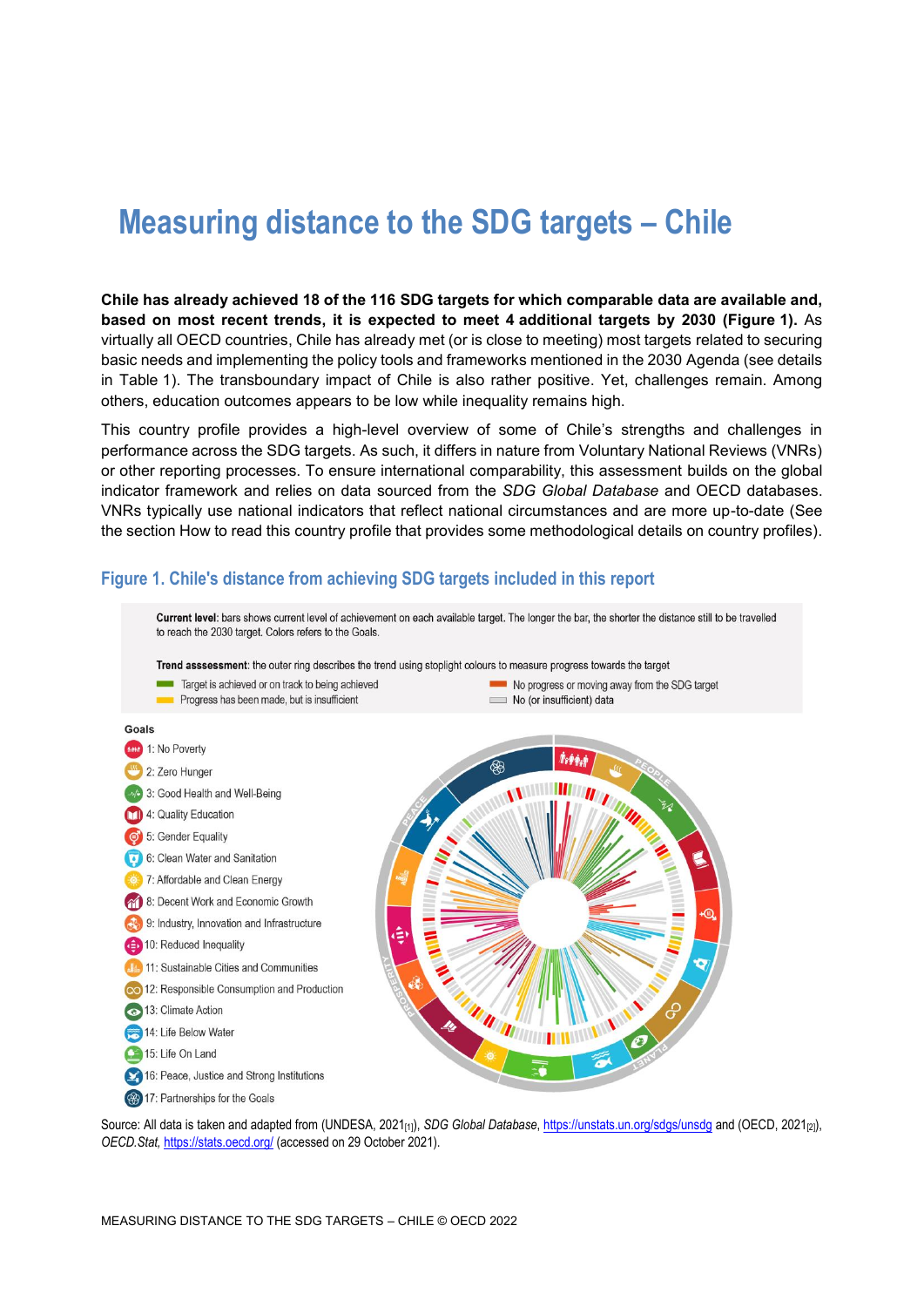# **Main strengths**

**As most OECD countries, Chile has already met most targets on securing decent living standards for its population.** Chile's distance is nil or very small (and likely to be nil by 2030) when it comes to eradicating extreme poverty (Target 1.1) and hunger – but food insecurity remains (Target 2.1). Chile also provides access to some basic services including sanitation (Targets 1.4 and 6.2), freshwater (Target 6.1) and energy (Target 7.1). While Chile is still slightly below the OECD average, it has reduced maternal and infant mortality (Targets 3.1 and 3.2), provides access to early childhood education for a vast majority of kids (Target 4.2), and has developed key statistical capacities (Targets 17.18 and 17.19).

**The transboundary impact of Chile is rather positive**. In 2017, Chile graduated from the Development Assistance Committee (DAC) list of eligible countries to receive official development assistance (ODA). Chile is increasing its development co-operation partnerships in line with its new status as a high-income country; while not being a member of the OECD Development Assistance Committee, Chile is an important actor in South-South Co-operation. Chile is also one of the few OECD countries that has unlocked the full potential of migrants' remittances by eliminating remittance corridors with costs higher than 5% (Target 10.c). In terms of trade flows, Chile is among the best performing OECD countries on Target 10.a on special and differential treatment for developing countries, applying duty-free treatment to 76% of its tariff lines in 2019. In terms of movement of people, Chile has reached Target 10.7 on migration policies facilitating safe and orderly migration. Yet, in terms of environmental flows, despite good performances on protected areas (Targets 14.5 and 15.1) and the transition to an energy-efficient and low-carbon economy (Goal 7), pressures on human health, the environment and biodiversity remain. Chile's economy is among the OECD's most resource-intensive (Targets 8.4 and 12.2) and most of the municipal waste ends up in landfills and incinerators (Targets 11.6 and 12.5).

# **Main challenges**

**Education outcomes are low.** While participation and completion rates are around the OECD average (Targets 4.1 and 4.2), at the end of primary schooling more than 20% of students lack a minimum proficiency in reading and mathematics. At the end of lower secondary education, the share of students lacking minimum proficiency is 32% in reading, and exceeds 50% in mathematics (Target 4.1). Also, only a third of adults achieve such minimum proficiency in functional numeracy skills and literacy (Target 4.6). Differences in socio-economic background, gender, immigration status and location explain a large share of these disparities in education outcomes (Target 4.5). While 87% of teachers received in-service training in the past 12 months, this rate is well below the OECD average (Target 4.c).

**Addressing unequal opportunities for vulnerable populations and women requires further efforts.** There is scope to improve the legal framework that aims at fostering gender equality (Targets 5.1 and 5.3). Women are underrepresented in both public and private spheres (Target 5.5) – only around one quarter of seats in national parliament are held by women – and they take on a much greater share of unpaid care and housework (Target 5.4). Beyond gender disparities, Chile reports one of the highest levels of income poverty and inequality of the OECD area (Targets 1.2 and 10.2). High inequalities reflect some persistent challenges of the labour market – the unemployment rate is almost 4 points higher than the OECD average (Target 8.5) and one in five young adult is not in employment, education nor training (Target 8.6) – but also to the weak redistribution through taxes and transfers (Target 10.4) and long-standing gaps in the social protection system (Target 1.3).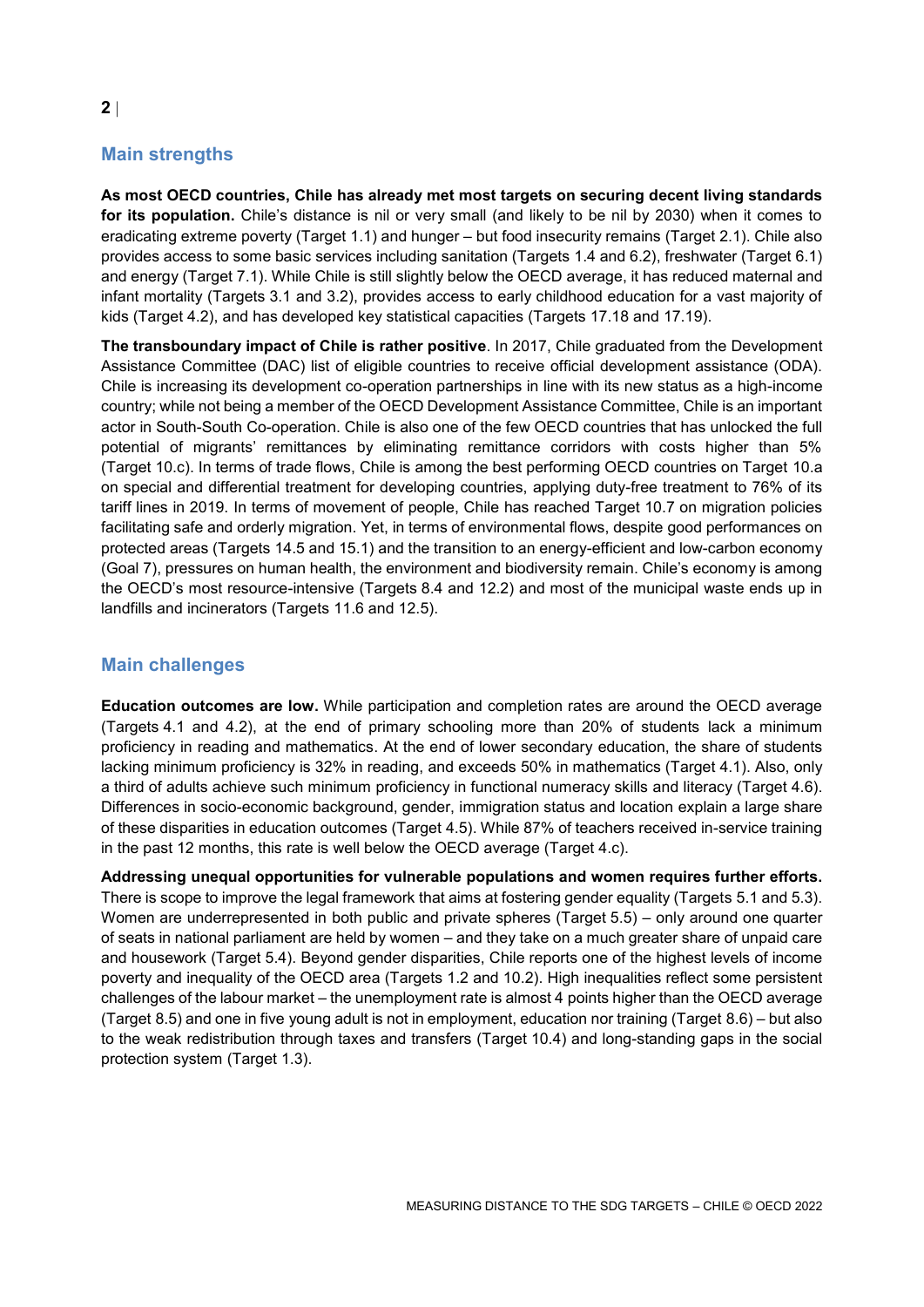**Some risk factors to health are very high in Chile.** Chile appears to have a mortality rate attributed to cardiovascular disease, cancer, diabetes or chronic respiratory disease lower than in many OECD countries (Target 3.4). Still, tobacco consumption is well above the OECD average (Target 3.a) and obesity is one of the highest of the OECD (Target 2.2). In addition, food insecurity (Target 2.2), poor air quality (Targets 3.9 and 11.6) and traffic injuries weigh heavily on health outcomes while around 15% of the population report large household expenditures on health (Target 3.6).

**Chile is also far from meeting several targets of the Peace category.** While direct measures of violence such as deaths due to intentional homicide or assaults are in line with the OECD average, perceptionbased measures indicate that only 40% of the population feel safe when walking alone at night in the area where they live (Target 16.1). In addition, the indicators underpinning Target 16.3 on the rule of law shows that there is room for improvement: one in three detainees are unsentenced and the World Justice Project index of civil justice is below the OECD average. Perception-based data also suggest that only 15% of Chilean citizens report having confidence in the judicial system (Target 16.6). In addition, the diversity of both central government workforce and of members of parliaments (Target 16.7) is limited.

### **Statistical gaps**

**Like in many other OECD countries, data availability remains a challenge when measuring distances to targets** (see the Overview chapter for details). For Chile, available data on the level of the different indicators allow covering 116 of the 169 targets. As shown in [Figure](#page-3-1) 2 below, indicator coverage is uneven across the 17 goals. While only three goals (Goals 1 on poverty, 3 on health and 10 on inequalities) have most of their targets covered (the indicator coverage exceeds 80%), coverage is much lower for Goal 13 on climate action and Goal 17 on partnerships with only half or fewer of their targets covered. Data gaps become starker when focusing on performance indicators, excluding those providing contextual information. In this case, coverage exceeds 80% for two goals only, i.e. Goals 3 on health and 10 on inequalities. Moreover, for eight goals, mostly within the Planet category (Goals 6, 12, 13 and 14) but also in Goals 4 on education, 5 on gender equality, 11 on cities and 17 on partnerships, data are lacking to monitor progress over time for more than two in three targets.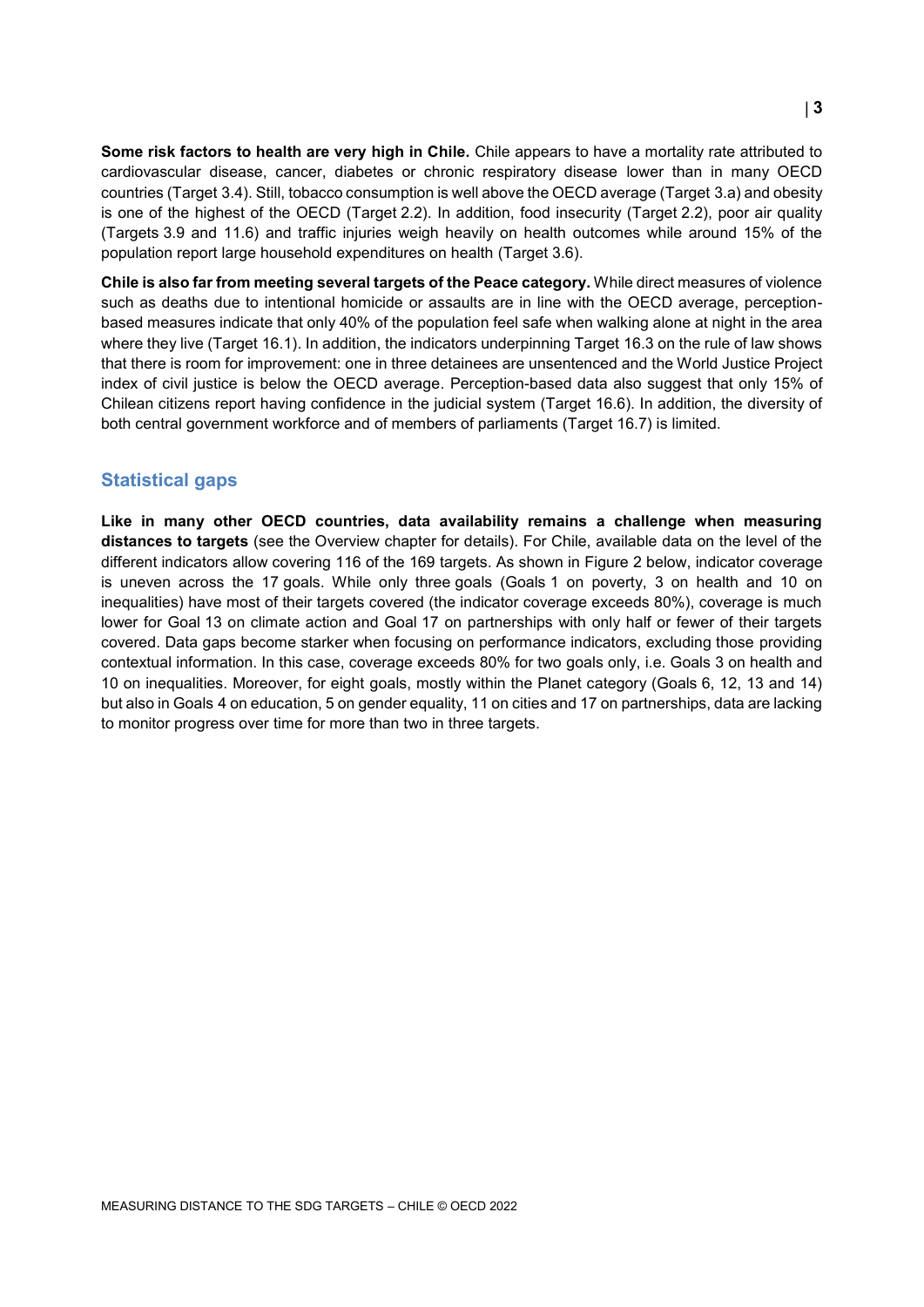

### <span id="page-3-1"></span>**Figure 2. Chile's share of the 2030 Agenda's targets covered by at least one indicator, by goal**

Note: The figure represents Chile's share of targets covered by at least one indicator for each SDG. Numbers from 1 to 17 stand for the goals: 1 No poverty, 2 Zero hunger, 3 Good health and well-being, 4 Quality education, 5 Gender equality, 6 Clean water and sanitation, 7 Affordable and clean energy, 8 Decent work and economic growth, 9 Industry, innovation and infrastructure, 10 Reduced inequalities, 11 Sustainable cities and communities, 12 Responsible consumption and production, 13 Climate action, 14 Life below water, 15 Life on land, 16 Peace, justice and strong institutions and 17 Partnerships for the goals. These goals are grouped under five broad themes (the "5Ps"): People, Planet, Prosperity, Peace and Partnership. Beyond data availability, other statistical gaps such as timeliness or granularity also need to be considered. For instance, given the lag in available data, the effects of the pandemic on current distance and trajectories may not be reflected in the estimates. Source: All data is taken and adapted from (UNDESA, 2021<sub>[1]</sub>), *SDG Global Database*[, https://unstats.un.org/sdgs/unsdg](https://unstats.un.org/sdgs/unsdg) and (OECD, 2021<sub>[2]</sub>), *OECD.Stat,* <https://stats.oecd.org/> (accessed on 29 October 2021).

### **Detailed information**

While some SDG Targets are, on average, close to being met, performance is very uneven across the 17 Goals of the 2030 Agenda for Sustainable Development. [Table](#page-3-0) 1 presents an overview of Chile's progress towards targets based on available data for each of the 17 Goals. It shows that distances to Targets and trends over time differ significantly even when considering a specific goal.

| Goal           | Target | Short Label                      | Distance to   | <b>Trend Assessment</b>                             | OECD Average    | <b>OECD Trend Assessment</b>                        |
|----------------|--------|----------------------------------|---------------|-----------------------------------------------------|-----------------|-----------------------------------------------------|
|                |        |                                  | Target (s.u.) |                                                     | distance (s.u.) |                                                     |
|                | 1.1    | Extreme poverty                  | 0.00          | Target is achieved or on<br>track to being achieved | 0.00            | Target is achieved or on<br>track to being achieved |
|                | 1.2    | Poverty in all its<br>dimensions | 1.99          | No progress or moving away<br>from the SDG target   | 1.41            | No progress or moving away<br>from the SDG target   |
|                | 1.3    | Social protection<br>coverage    | 1.67          | No progress or moving away<br>from the SDG target   | 0.80            | No progress or moving away<br>from the SDG target   |
|                | 1.4    | Access to basic services         | 0.00          | Target is achieved or on<br>track to being achieved | 0.00            | Target is achieved or on<br>track to being achieved |
|                | 1.5    | Resilience to shocks             | 0.51          | n.a.                                                | 1.00            | n.a.                                                |
| $\mathfrak{p}$ | 2.1    | Hunger                           | 1.33          | No progress or moving away<br>from the SDG target   | 0.28            | No progress or moving away<br>from the SDG target   |
| $\mathfrak{p}$ | 2.2    | Malnutrition                     | 2.68          | No progress or moving away<br>from the SDG target   | 2.46            | No progress or moving away<br>from the SDG target   |
| $\mathfrak{p}$ | 2.5    | Diversity of seeds and           | 0.83          | No progress or moving away                          | 3.59            | No progress or moving away                          |

#### <span id="page-3-0"></span>**Table 1. Chile distances to targets and recent trends**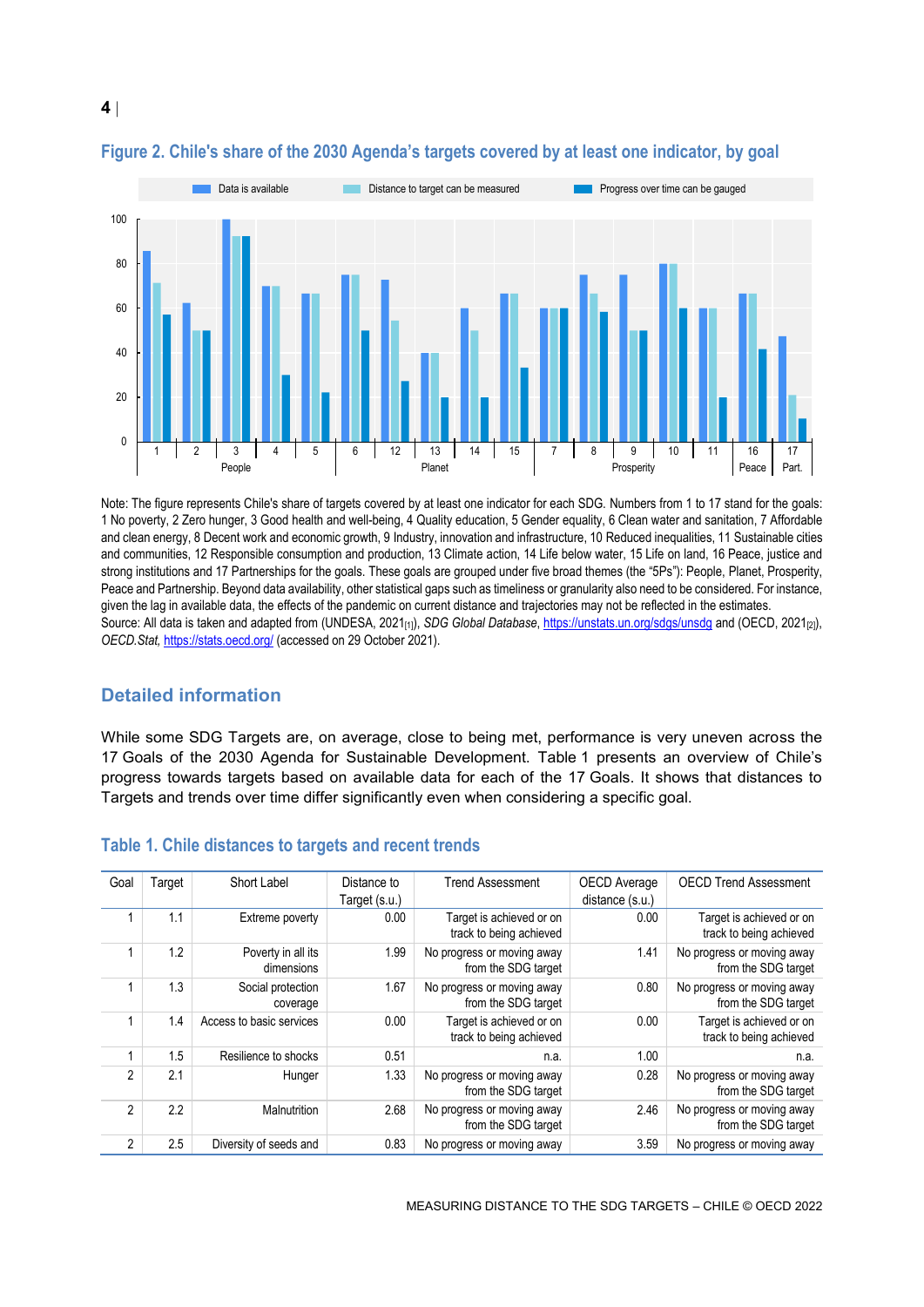#### Goal Target Short Label Distance to Target (s.u.) Trend Assessment | OECD Average distance (s.u.) OECD Trend Assessment livestocks<sup>\*</sup> **from the SDG target from the SDG target from the SDG target from the SDG target** 2 2.c Food prices anomalies 0.00 Target is achieved or on track to being achieved 0.00 Target is achieved or on track to being achieved 3 3.1 Maternal mortality 0.00 Target is achieved or on track to being achieved 0.00 Target is achieved or on track to being achieved 3 3.2 Death of newborns and children 0.00 Target is achieved or on track to being achieved 0.00 Target is achieved or on track to being achieved 3 3.3 Communicable diseases 1.15 No progress or moving away from the SDG target 0.56 **Progress has been made,** but is insufficient to meet the target 3 3.4 Premature mortality 0.86 No progress or moving away from the SDG target 1.26 **Progress has been made,** but is insufficient to meet the target 3 3.5 Prevention of Substance abuse 0.35 No progress or moving away from the SDG target 0.63 Progress has been made, but is insufficient to meet the target 3 3.6 Road traffic accidents<sup>\*</sup> 2.19 Progress has been made, but is insufficient to meet the target 0.78 Progress has been made, but is insufficient to meet the target 3 3.7 Access to sexual healthcare 1.80 Progress has been made, but is insufficient to meet the target 0.58 Progress has been made, but is insufficient to meet the target 3 3.8 Health coverage 3.06 Progress has been made, but is insufficient to meet the target 1.79 Progress has been made, but is insufficient to meet the target 3 3.9 Deaths and illness from pollution 0.52 Target is achieved or on track to being achieved 0.55 No progress or moving away from the SDG target 3 3.a Tobacco consumption 4.72 Progress has been made, but is insufficient to meet the target 2.65 Progress has been made, but is insufficient to meet the target 3 3.b Vaccination 0.08 Target is achieved or on track to being achieved 0.37 Target is achieved or on track to being achieved 3 3.d Health emergency preparedness 1.38 No progress or moving away from the SDG target 1.19 Target is achieved or on track to being achieved 4 4.1 Primary and secondary education 1.78 No progress or moving away from the SDG target 1.17 No progress or moving away from the SDG target 4 4.2 Pre-primary education 0.79 Progress has been made, but is insufficient to meet the target 0.24 Target is achieved or on track to being achieved 4 4.3 Lifelong learning 1.30 n.a. 1.25 No progress or moving away from the SDG target 4 4.4 Skills for employment 1.18 n.a. 1.23 No progress or moving away from the SDG target 4 4.5 Disparities in education 2.21 Target is achieved or on track to being achieved 1.49 No progress or moving away from the SDG target 4 4.6 Adults' literacy and numeracy 4.64 n.a. 1.57 n.a. 4 4.c Qualification of teachers 2.40 n.a. 0.60 n.a. 5 5.1 Discrimination against women 2.05 n.a. 1.32 n.a. 5 5.2 Violence against women 1.17 https://www.fa.com/enterpretational/enterpretational/enterpretational/enterpretational/enterpretational/enterpretational/enterpretational/enterpretational/enterpretational/enterpretational 5 5.3 Harmful practices 2.31 n.a. 1.37 n.a. 5 5.4 Unpaid care and domestic work 2.23 n.a. 1.79 n.a. 5 5.5 Women's participation 2.58 No progress or moving away from the SDG target 1.89 **Progress has been made,** but is insufficient to meet the target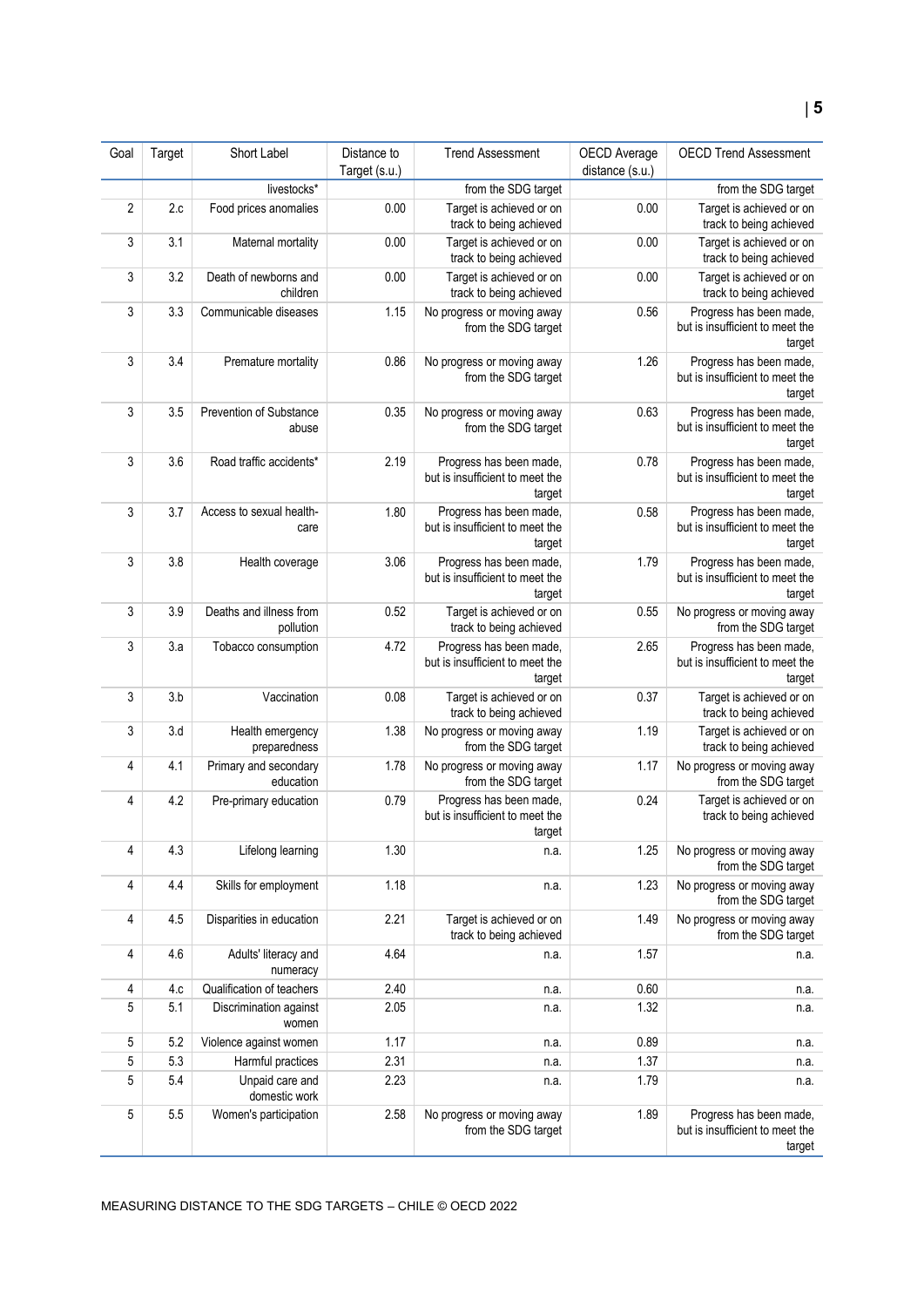| Goal           | Target | Short Label                      | Distance to<br>Target (s.u.) | <b>Trend Assessment</b>                                              | OECD Average<br>distance (s.u.) | <b>OECD Trend Assessment</b>                                         |
|----------------|--------|----------------------------------|------------------------------|----------------------------------------------------------------------|---------------------------------|----------------------------------------------------------------------|
| 5              | 5.b    | Women's empowerment              | 1.02                         | Progress has been made,<br>but is insufficient to meet the<br>target | 0.53                            | Target is achieved or on<br>track to being achieved                  |
| 6              | 6.1    | Access to drinking water         | 0.00                         | Target is achieved or on<br>track to being achieved                  | 0.15                            | Target is achieved or on<br>track to being achieved                  |
| 6              | 6.2    | Waste water treatment            | 0.49                         | Progress has been made,<br>but is insufficient to meet the<br>target | 0.35                            | Progress has been made,<br>but is insufficient to meet the<br>target |
| 6              | 6.3    | Water quality                    | 0.40                         | Target is achieved or on<br>track to being achieved                  | 0.68                            | Target is achieved or on<br>track to being achieved                  |
| 6              | 6.4    | Water-use efficiency             | 1.04                         | No progress or moving away<br>from the SDG target                    | 0.54                            | Progress has been made,<br>but is insufficient to meet the<br>target |
| 6              | 6.5    | Water resources<br>management    | 2.41                         | n.a.                                                                 | 0.98                            | n.a.                                                                 |
| 6              | 6.6    | Water-related<br>ecosystems*     | 2.63                         | n.a.                                                                 | 2.18                            | n.a.                                                                 |
| $\overline{7}$ | 7.1    | Access to energy                 | 0.00                         | Target is achieved or on<br>track to being achieved                  | 0.00                            | Target is achieved or on<br>track to being achieved                  |
| 7              | 7.2    | Clean energy                     | 0.53                         | No progress or moving away<br>from the SDG target                    | 0.62                            | Progress has been made,<br>but is insufficient to meet the<br>target |
| $\overline{7}$ | 7.3    | Energy efficiency                | 0.94                         | Progress has been made,<br>but is insufficient to meet the<br>target | 0.98                            | Progress has been made,<br>but is insufficient to meet the<br>target |
| 8              | 8.1    | GDP growth                       | 1.67                         | No progress or moving away<br>from the SDG target                    | 1.89                            | No progress or moving away<br>from the SDG target                    |
| 8              | 8.2    | Productivity                     | 1.02                         | No progress or moving away<br>from the SDG target                    | 1.77                            | No progress or moving away<br>from the SDG target                    |
| 8              | 8.4    | Material footprint               | 5.41                         | Progress has been made,<br>but is insufficient to meet the<br>target | 0.82                            | Progress has been made,<br>but is insufficient to meet the<br>target |
| 8              | 8.5    | Employment                       | 1.69                         | No progress or moving away<br>from the SDG target                    | 0.97                            | No progress or moving away<br>from the SDG target                    |
| 8              | 8.6    | <b>NEET</b>                      | 2.71                         | Progress has been made,<br>but is insufficient to meet the<br>target | 1.69                            | No progress or moving away<br>from the SDG target                    |
| 8              | 8.8    | Labour rights                    | 1.57                         | Progress has been made,<br>but is insufficient to meet the<br>target | 0.80                            | Progress has been made,<br>but is insufficient to meet the<br>target |
| 8              | 8.10   | Financial institutions           | 1.38                         | Progress has been made,<br>but is insufficient to meet the<br>target | 0.45                            | Target is achieved or on<br>track to being achieved                  |
| 8              | 8.b    | Strategy for youth<br>employment | 1.90                         | n.a.                                                                 | 0.45                            | n.a.                                                                 |
| 9              | 9.2    | Sustainable industry             | 1.60                         | No progress or moving away<br>from the SDG target                    | 0.95                            | No progress or moving away<br>from the SDG target                    |
| 9              | 9.4    | Environmental impact             | 1.11                         | No progress or moving away<br>from the SDG target                    | 0.87                            | Progress has been made,<br>but is insufficient to meet the<br>target |
| 9              | 9.5    | Research and<br>development      | 2.98                         | No progress or moving away<br>from the SDG target                    | 1.06                            | Progress has been made,<br>but is insufficient to meet the<br>target |
| 9              | 9.c    | ICT                              | 1.42                         | Progress has been made,<br>but is insufficient to meet the<br>target | 0.36                            | Progress has been made,<br>but is insufficient to meet the<br>target |
| 10             | 10.1   | Income distribution              | 0.85                         | No progress or moving away<br>from the SDG target                    | 1.23                            | No progress or moving away<br>from the SDG target                    |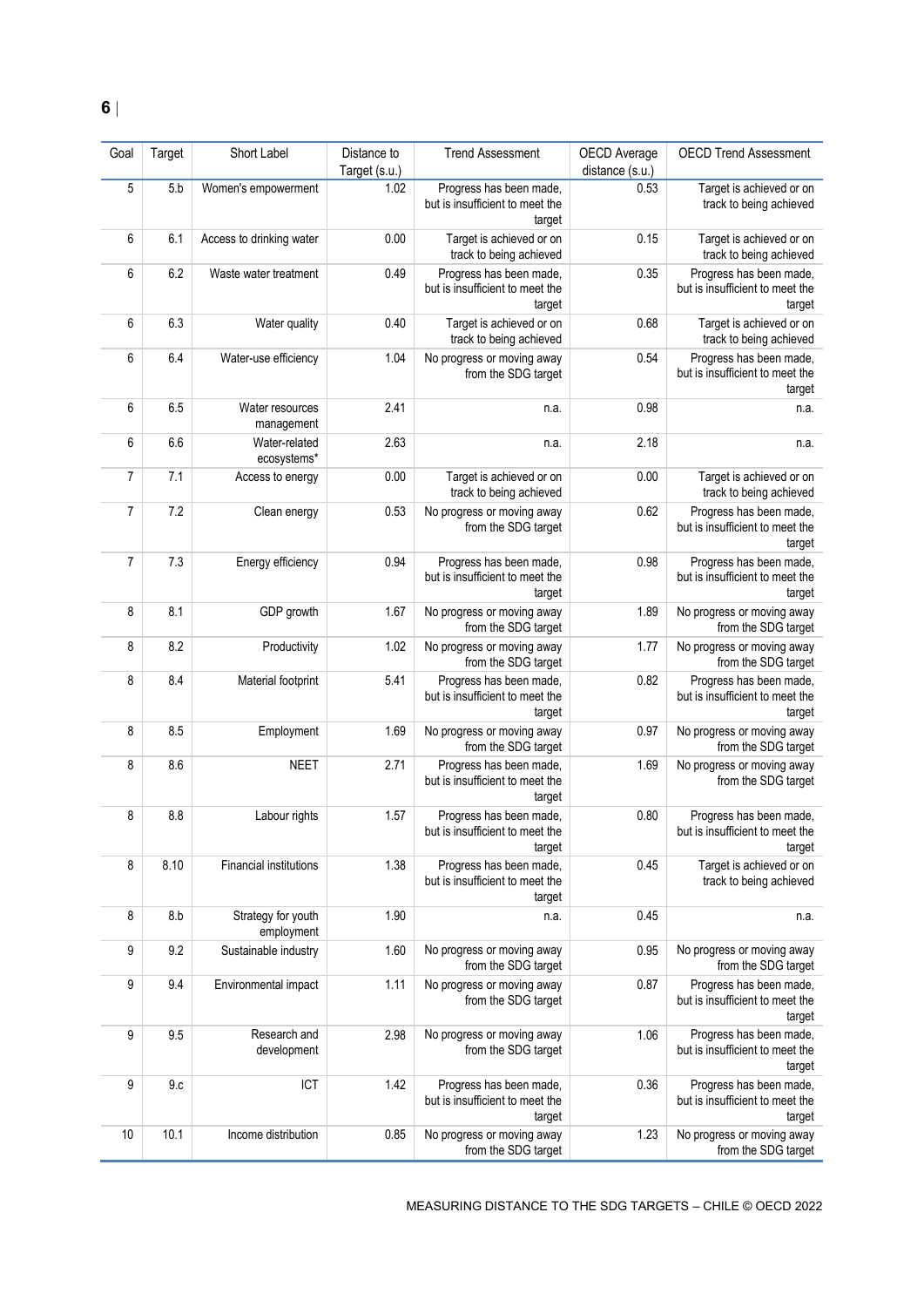| Goal | Target | Short Label                           | Distance to<br>Target (s.u.) | <b>Trend Assessment</b>                                              | OECD Average<br>distance (s.u.) | <b>OECD Trend Assessment</b>                                         |
|------|--------|---------------------------------------|------------------------------|----------------------------------------------------------------------|---------------------------------|----------------------------------------------------------------------|
| 10   | 10.2   | Social inclusion                      | 2.40                         | Progress has been made,<br>but is insufficient to meet the<br>target | 1.54                            | No progress or moving away<br>from the SDG target                    |
| 10   | 10.3   | Inequalities of outcome               | 1.56                         | Progress has been made,<br>but is insufficient to meet the<br>target | 1.27                            | Progress has been made,<br>but is insufficient to meet the<br>target |
| 10   | 10.4   | Redistribution                        | 2.12                         | No progress or moving away<br>from the SDG target                    | 1.12                            | No progress or moving away<br>from the SDG target                    |
| 10   | 10.5   | Financial markets                     | 1.27                         | No progress or moving away<br>from the SDG target                    | 0.90                            | No progress or moving away<br>from the SDG target                    |
| 10   | 10.7   | Migration                             | 0.00                         | n.a.                                                                 | 0.69                            | n.a.                                                                 |
| 10   | 10.a   | Tariff-lines                          | 0.00                         | No progress or moving away<br>from the SDG target                    | 0.93                            | Progress has been made,<br>but is insufficient to meet the<br>target |
| 10   | 10.c   | Remittances                           | 0.00                         | n.a.                                                                 | 2.21                            | n.a.                                                                 |
| 11   | 11.1   | Housing                               | 0.63                         | n.a.                                                                 | 0.80                            | No progress or moving away<br>from the SDG target                    |
| 11   | 11.3   | Urbanization                          | 0.45                         | n.a.                                                                 | 1.19                            | Progress has been made,<br>but is insufficient to meet the<br>target |
| 11   | 11.5   | Impact of disasters                   | 0.28                         | n.a.                                                                 | 1.19                            | n.a.                                                                 |
| 11   | 11.6   | Environmental impact of<br>cities     | 2.07                         | No progress or moving away<br>from the SDG target                    | 0.49                            | Progress has been made,<br>but is insufficient to meet the<br>target |
| 11   | 11.a   | Urban policies                        | 0.00                         | n.a.                                                                 | 0.23                            | n.a.                                                                 |
| 11   | 11.b   | Disaster Risk Reduction               | 0.74                         | n.a.                                                                 | 0.81                            | n.a.                                                                 |
| 12   | 12.1   | Sustainable cons. and<br>prod.        | 0.00                         | n.a.                                                                 | 0.00                            | n.a.                                                                 |
| 12   | 12.2   | Efficient use of natural<br>resources | 4.96                         | Progress has been made,<br>but is insufficient to meet the<br>target | 0.87                            | Progress has been made,<br>but is insufficient to meet the<br>target |
| 12   | 12.3   | Food waste                            | 1.34                         | n.a.                                                                 | 1.36                            | n.a.                                                                 |
| 12   | 12.4   | Chemical and<br>hazardous waste*      | 1.68                         | n.a.                                                                 | 1.02                            | n.a.                                                                 |
| 12   | 12.5   | Waste generation                      | 2.51                         | Progress has been made,<br>but is insufficient to meet the<br>target | 0.66                            | Progress has been made,<br>but is insufficient to meet the<br>target |
| 12   | 12.b   | Tourism sustainability                | 2.23                         | No progress or moving away<br>from the SDG target                    | 1.87                            | No progress or moving away<br>from the SDG target                    |
| 13   | 13.1   | Resilience to climate<br>events       | 0.53                         | n.a.                                                                 | 0.73                            | n.a.                                                                 |
| 13   | 13.2   | Greenhouse gas<br>emissions           | 1.44                         | Progress has been made,<br>but is insufficient to meet the<br>target | 1.15                            | Progress has been made,<br>but is insufficient to meet the<br>target |
| 14   | 14.1   | Marine pollution**                    | 2.41                         | No progress or moving away<br>from the SDG target                    | 1.84                            | Progress has been made,<br>but is insufficient to meet the<br>target |
| 14   | 14.4   | Overfishing and IUU<br>fishing*       | 3.41                         | n.a.                                                                 | 1.78                            | n.a.                                                                 |
| 14   | 14.5   | Protected marine areas*               | 0.81                         | Progress has been made,<br>but is insufficient to meet the<br>target | 0.38                            | Progress has been made,<br>but is insufficient to meet the<br>target |
| 14   | 14.6   | Harmful subsidies to<br>fisheries*    | 0.00                         | n.a.                                                                 | 0.36                            | n.a.                                                                 |
| 14   | 14.b   | Small-scale fisheries                 | 0.00                         | n.a.                                                                 | 1.64                            | n.a.                                                                 |
| 15   | 15.1   | Ecosystem protection*                 | 1.43                         | Progress has been made,<br>but is insufficient to meet the           | 0.74                            | Progress has been made,<br>but is insufficient to meet the           |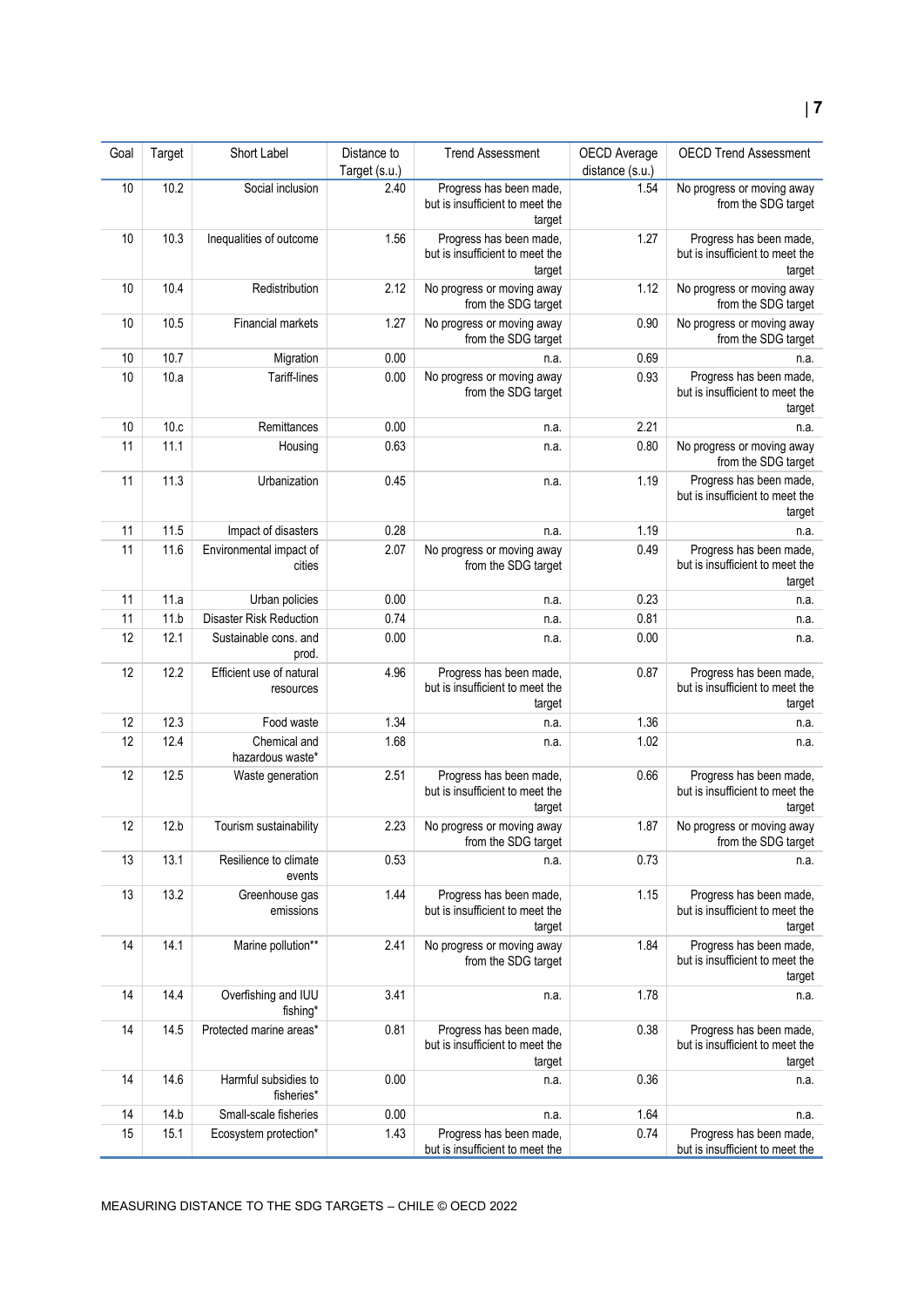| Goal | Target | Short Label                                    | Distance to<br>Target (s.u.) | <b>Trend Assessment</b>                                              | OECD Average<br>distance (s.u.) | <b>OECD Trend Assessment</b>                                         |
|------|--------|------------------------------------------------|------------------------------|----------------------------------------------------------------------|---------------------------------|----------------------------------------------------------------------|
|      |        |                                                |                              | target                                                               |                                 | target                                                               |
| 15   | 15.2   | Sustainable use of<br>forest*                  | 1.13                         | Progress has been made,<br>but is insufficient to meet the<br>target | 0.60                            | Target is achieved or on<br>track to being achieved                  |
| 15   | 15.3   | Desertification                                | 0.09                         | n.a.                                                                 | 1.04                            | n.a.                                                                 |
| 15   | 15.4   | Mountain ecosystems                            | 1.23                         | Progress has been made,<br>but is insufficient to meet the<br>target | 0.73                            | Progress has been made,<br>but is insufficient to meet the<br>target |
| 15   | 15.5   | Threatened species*                            | 2.49                         | No progress or moving away<br>from the SDG target                    | 1.20                            | No progress or moving away<br>from the SDG target                    |
| 15   | 15.6   | Benefits from genetic<br>resources             | 1.02                         | n.a.                                                                 | 0.78                            | n.a.                                                                 |
| 15   | 15.8   | Invasive alien species*                        | 0.67                         | n.a.                                                                 | 0.30                            | n.a.                                                                 |
| 15   | 15.9   | National and local<br>planning*                | 1.27                         | n.a.                                                                 | 0.54                            | n.a.                                                                 |
| 16   | 16.1   | Violence and related<br>deaths                 | 1.61                         | No progress or moving away<br>from the SDG target                    | 0.66                            | Progress has been made,<br>but is insufficient to meet the<br>target |
| 16   | 16.2   | Violence against<br>children                   | 0.01                         | Target is achieved or on<br>track to being achieved                  | 0.65                            | No progress or moving away<br>from the SDG target                    |
| 16   | 16.3   | Rule of law                                    | 2.79                         | No progress or moving away<br>from the SDG target                    | 2.33                            | No progress or moving away<br>from the SDG target                    |
| 16   | 16.5   | Corruption and bribery                         | 0.00                         | n.a.                                                                 | 0.17                            | n.a.                                                                 |
| 16   | 16.6   | Accountable institutions                       | 4.50                         | No progress or moving away<br>from the SDG target                    | 2.26                            | Progress has been made,<br>but is insufficient to meet the<br>target |
| 16   | 16.7   | Inclusive decision-<br>making                  | 1.88                         | n.a.                                                                 | 1.85                            | n.a.                                                                 |
| 16   | 16.10  | Access to information                          | 0.00                         | n.a.                                                                 | 0.00                            | n.a.                                                                 |
| 16   | 16.a   | National institutions                          | 0.00                         | Target is achieved or on<br>track to being achieved                  | 0.54                            | Target is achieved or on<br>track to being achieved                  |
| 17   | 17.10  | Multilateral trading<br>system                 | 1.25                         | No progress or moving away<br>from the SDG target                    | 0.45                            | Target is achieved or on<br>track to being achieved                  |
| 17   | 17.12  | Market access for least<br>developed countries | 0.49                         | No progress or moving away<br>from the SDG target                    | 0.72                            | No progress or moving away<br>from the SDG target                    |
| 17   | 17.18  | Statistical capacity                           | 0.48                         | n.a.                                                                 | 0.09                            | n.a.                                                                 |
| 17   | 17.19  | Statistical capacity-<br>building              | 0.00                         | n.a.                                                                 | 0.11                            | n.a.                                                                 |

Note: \* refers to targets with a 2020 deadline. \*\* refers to targets with a 2025 deadline. The OECD average is measured as the simple average across OECD countries with available data.

Source: All data is taken and adapted from (UNDESA, 2021<sub>[1]</sub>), *SDG Global Database*[, https://unstats.un.org/sdgs/unsdg](https://unstats.un.org/sdgs/unsdg) and (OECD, 2021<sub>[2]</sub>), *OECD.Stat,* <https://stats.oecd.org/> (accessed on 29 October 2021).

# <span id="page-7-0"></span>**How to read this country profile**

The OECD report *The Short and Winding Road to 2030: Measuring Distance to the SDG Targets* evaluates the distance that OECD countries need to travel to meet SDG targets for which data are currently available. It also looks at whether countries have been moving towards or away from these targets, and how likely they are to meet their commitments by 2030, based on an analysis of recent trends and the observed volatility in the different indicators.

As most authors and international organisations, this report adopts a rather simple geometric growth model for assessing the direction and pace of recent changes in the context of the SDGs. Yet, instead of making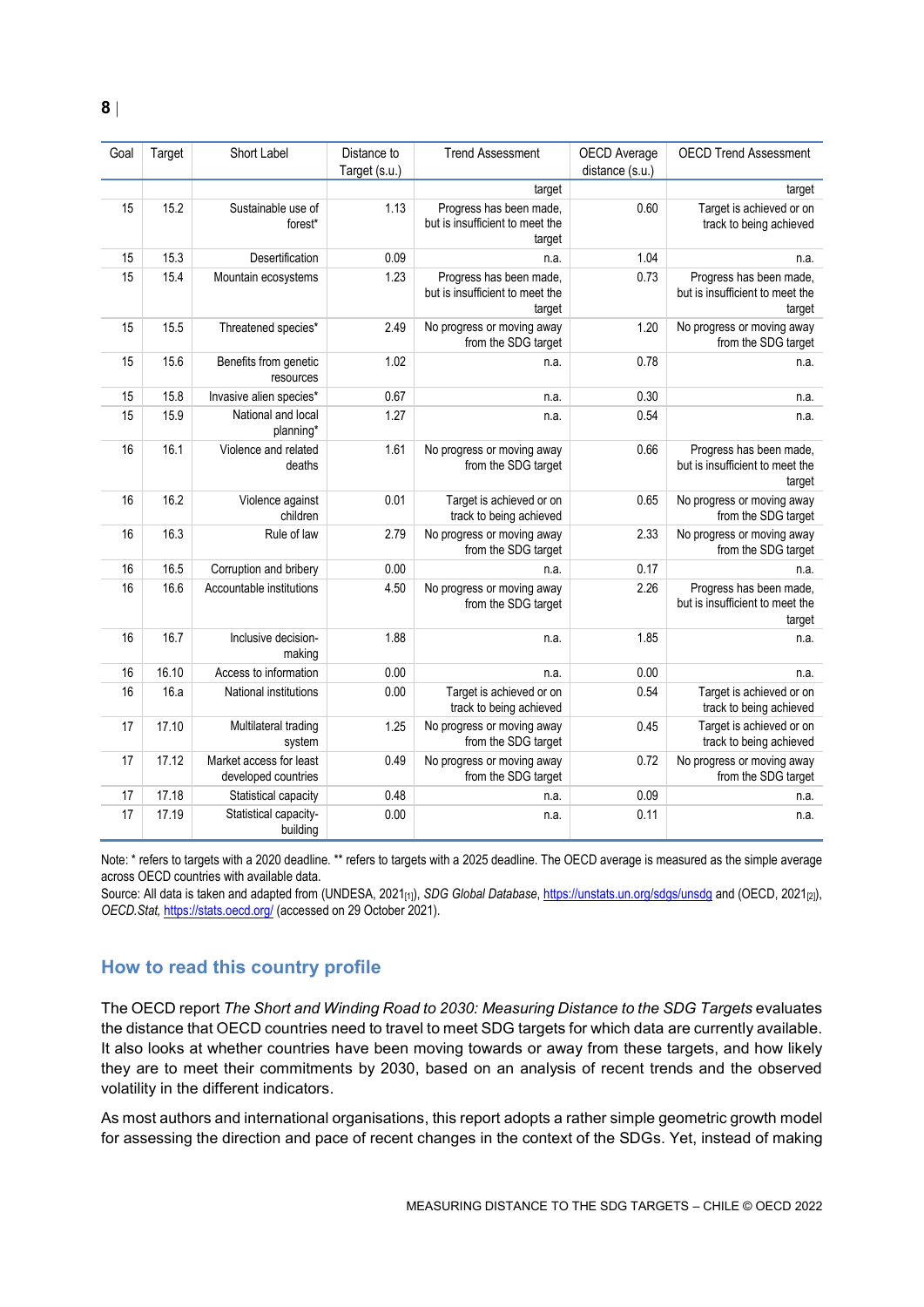direct estimates of the value of the indicator by 2030, it models the likelihood of achieving a specific level using Monte Carlo simulations.

While the report provides an overview of where OECD countries, taken as a whole, currently stand, country profiles provide details of the performance and data availability of individual OECD countries.

# *How to read the OECD SDG Wheel?*

Progress on SDGs requires a granular understanding of countries' strengths and weaknesses based on the consideration of the 169 targets of the 2030 Agenda. [Figure](#page-0-0) 1 shows both **current achievements** (in the inner circle; the longer the bar, the smaller the distance remaining to be travelled) **as well as whether OECD countries are on track** (or are at least making progress) to meet their commitments by 2030 (in the outer circle).

The length of each bar shows current level of achievement on each target. As detailed in the Methodological Annex, countries' distance to target is measured as the "standardised difference" between a country's current position and the target end-value. For each indicator, the standardised measurement unit (s.u.) is the standard deviation observed among OECD countries in the reference year (i.e. the year closest to 2015). Therefore, the longer the bar, the shorter the distance still to be travelled to reach the target by 2030. The colours of the bars applied to the various targets refer to the goals they pertain to.

The outer ring shows how OECD countries are performing over time and how likely they are to meet the different targets by 2030 based on the observed trends of the various indicators. It uses stoplight colours to classify the progress towards the target:

- green is used to indicate those countries that (based on the change in the different indicators over a recent period) should meet the target in 2030 just by maintaining their current pace of progress (i.e. more than 75% of (randomised) projections meet the target);
- yellow for those countries whose current pace of progress is insufficient to meet the target by 2030 (i.e. less than 75% of randomised projections meet the target, while the correlation coefficient between the indicator and the year is high and statistically significant, implying that a significant trend could be detected); and
- red for those countries whose recent changes have been stagnating or moving them further away from the target (i.e. less than 75% of randomised projections meet the target and the correlation coefficient between the indicator and the year is low or statistically insignificant, implying that no statistical trend could be identified).

# *How to read the Strength and Challenges sections?*

With the aim of helping its member countries in navigating the 2030 Agenda and in setting their own priorities for action, this report relies on a unique methodology for measuring the distance that OECD countries have to travel to achieve SDG targets. The identification of the main strengths and challenges proposed in this report relies on current performances only:

- A target is considered to be a strength when the distance to the target end-value is lower than 0.5 s.u. (i.e. the distance is deemed to be small) or when the country is closer to the target than the OECD average. For instance, while Korea's distance to Target 2.2 on malnutrition is 1.4 s.u. (i.e. classified as medium distance), the average OECD distance is 2.5 s.u. Therefore, Target 2.2 is categorised as being a strength for Korea.
- A target is considered to be a challenge when the distance to target is greater than 1.5 s.u. (i.e. distance is deemed to be long) or when the country is further away from the target than the OECD average. For instance, Estonia's distance to Target 4.2 on pre-primary education is 1.1 s.u. (i.e.